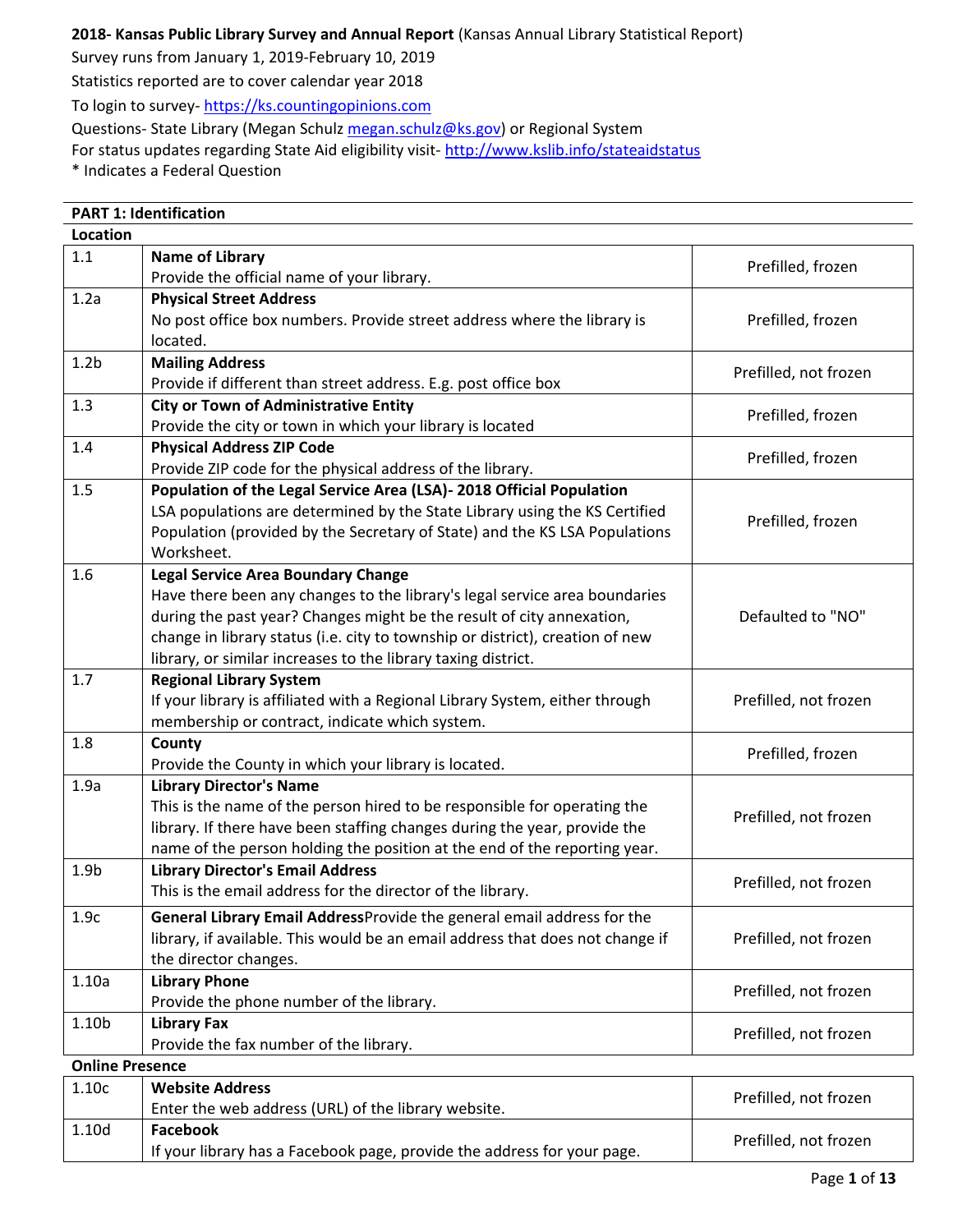| 1.10e              | <b>Twitter</b>                                                                                                       | Prefilled, not frozen    |
|--------------------|----------------------------------------------------------------------------------------------------------------------|--------------------------|
|                    | If your library has a Twitter account, provide the handle.                                                           |                          |
| 1.10f              | <b>Other Social Media</b>                                                                                            | Prefilled, not frozen    |
|                    | If your library has other social media (Pinterest, etc.) enter that address                                          |                          |
| Other              |                                                                                                                      |                          |
| 1.11               | <b>Friends of the Library</b><br>Does your library have a Friends group?                                             | Prefilled, not frozen    |
| 1.12               | <b>Volunteers</b>                                                                                                    |                          |
|                    | Do you have volunteers working in your library? Answer yes if your library                                           | Prefilled, not frozen    |
|                    | has volunteers or any unpaid staff or workers.                                                                       |                          |
|                    | <b>PART 2: General Information</b>                                                                                   |                          |
| $2.1*$             | <b>Number of Bookmobiles</b>                                                                                         |                          |
|                    | Bookmobiles are staffed with paid staff, have regularly scheduled stops,                                             |                          |
|                    | regularly scheduled service hours and carries an organized collection of                                             | Prefilled with previous  |
|                    | library materials. Count the number of vehicles and not the number of stops                                          | answer, frozen           |
|                    | the vehicle makes.                                                                                                   |                          |
| 2.2                | <b>Online Public Access Catalog (OPAC)</b>                                                                           |                          |
|                    | The automated circulation system/online public access catalog in use in your                                         | Prefilled with previous  |
|                    | library.                                                                                                             | answer, not frozen       |
| $2.2a*$            | <b>Number of Registered Users</b>                                                                                    |                          |
|                    | Report the number of registered users. A registered user is a library user                                           |                          |
|                    | who has applied for and received an identification number or card from the                                           |                          |
|                    | public library that has established conditions under which the user may                                              |                          |
|                    | borrow library materials and gain access to other library services. Note-Files                                       |                          |
|                    | should have been purged within the past three (3) years.                                                             |                          |
| $2.3*$             | <b>Number of Central Libraries</b>                                                                                   |                          |
|                    | Synonymous with main library. A central library is one type of single outlet                                         | Prefilled with previous  |
|                    | library or the library which is the operational center of a multi-outlet library.                                    | answer, frozen           |
|                    | Usually all processing is centralized here and the principal collections are                                         |                          |
|                    | housed here.                                                                                                         |                          |
| 2.4                | <b>Number of Branch Libraries</b><br>A branch library is an auxiliary unit of an administrative entity which has all |                          |
|                    | of the following: 1) separate quarters, 2) an organized collection of library                                        | Prefilled with previous  |
|                    | materials, 3) paid staff, and 4) regularly scheduled hours for opening to the                                        | answer, frozen           |
|                    | public.                                                                                                              |                          |
| <b>Information</b> |                                                                                                                      |                          |
| 2.5a               | <b>Legal Name</b>                                                                                                    |                          |
|                    | Full legal name of the library.                                                                                      | Prefilled, frozen        |
| 2.5 <sub>b</sub>   | <b>Square footage</b>                                                                                                |                          |
|                    | Provide the area, in square feet, of the library. This is the area of all floors                                     |                          |
|                    | (including attics and basements) enclosed by the outer walls of the library.                                         |                          |
|                    | Include all areas occupied by the library, including those areas off-limits to                                       | Prefilled with previous  |
|                    | the public. Include any areas shared with another agency or agencies if the                                          | answer, not frozen       |
|                    | library has use of the area. This includes hallways, restrooms, office space,                                        |                          |
|                    | shared meeting rooms, closets, etc.                                                                                  |                          |
| 2.5c               | <b>Public Service Hours Per Year</b>                                                                                 | Prefilled with previous  |
|                    | Provide the annual number of hours the library is open to the public. You                                            | answer, not frozen       |
|                    | can use your weekly hours multiplied by 52.                                                                          |                          |
| 2.5d               | <b>Public Service Weeks Per Year</b>                                                                                 | Prefilled with "52", not |
|                    | Provide the number of weeks, rounded to the nearest week, this library was                                           | frozen                   |
|                    | open to the public.                                                                                                  |                          |
| 2.5e               | <b>Head Librarian</b>                                                                                                | Prefilled                |
| 2.5f               | <b>Street Address</b>                                                                                                | Prefilled                |
| 2.5g               | <b>City</b>                                                                                                          | Prefilled                |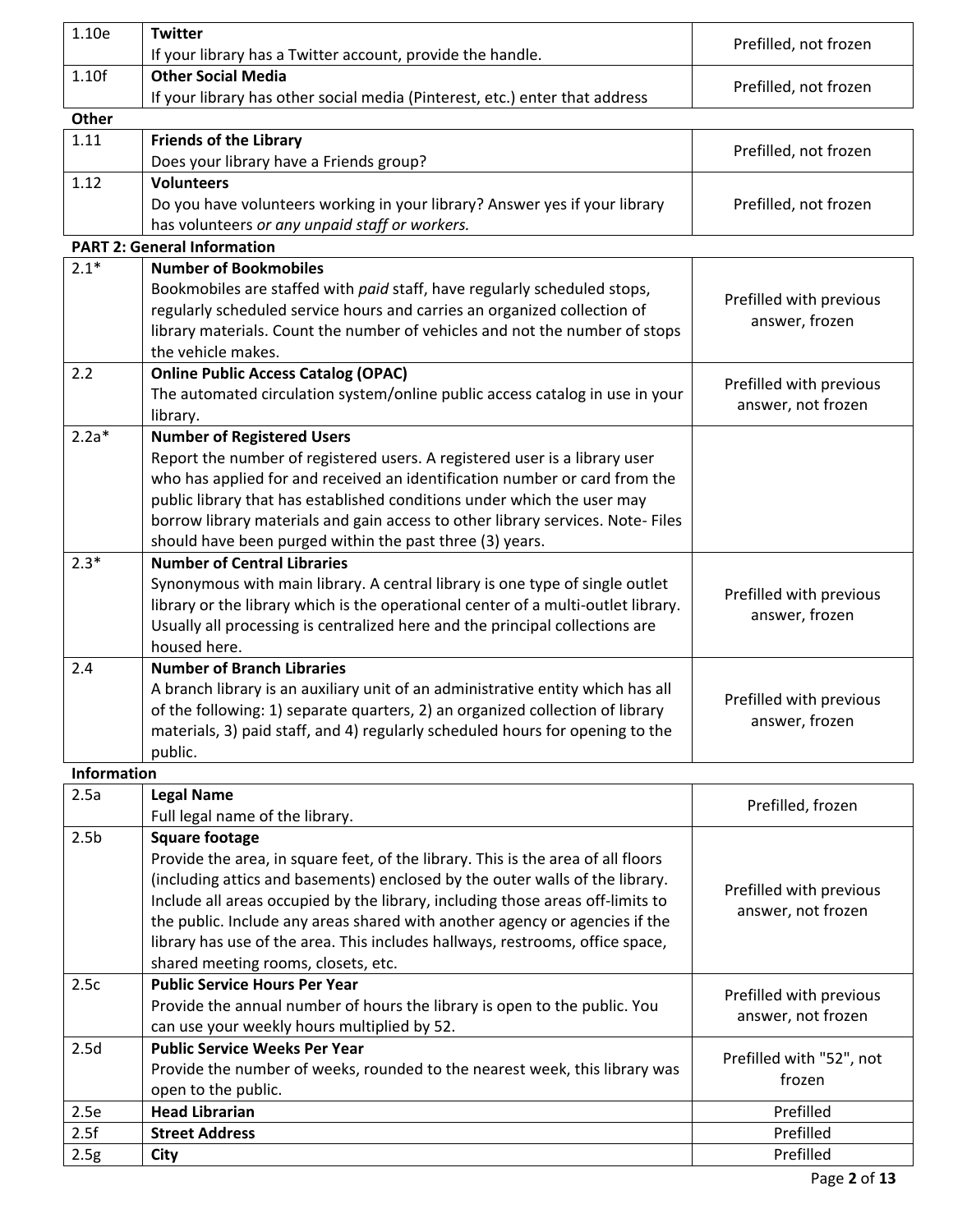| 2.5h   | <b>Email Address</b>                                                        | Prefilled          |
|--------|-----------------------------------------------------------------------------|--------------------|
| 2.5i   | <b>Telephone</b>                                                            | Prefilled          |
| 2.5j   | Fax                                                                         | Prefilled          |
| $2.6*$ | <b>Public Service Hours Per Year</b>                                        | hidden calculation |
|        | This sum will include any branch hours previously provided.                 | $2.5c = 2.6$       |
| $2.7*$ | <b>Library Visits</b>                                                       |                    |
|        | Report the total annual number of times individuals enter the library for   |                    |
|        | whatever purpose (include attending activities and meetings and others      |                    |
|        | requiring no staff services). You may estimate the number by counting the   |                    |
|        | total number of visits during a "typical week" and multiply by 52.          |                    |
| $2.8*$ | <b>Reference Transactions</b>                                               |                    |
|        | Questions answered to patrons. Reference transactions are information       |                    |
|        | consultations in which library staff recommend, interpret, evaluate, and/or |                    |
|        | use information resources to help others to meet particular information     |                    |
|        | needs. This includes providing Readers Advisory.                            |                    |
|        | .                                                                           |                    |

**PART 3: Paid Staff**

Include total hours for all individuals in each category. The full time equivalent (FTE) for any staff category is determined by summing the total hours worked per typical week by all category employees and dividing by 40.

| 3.1     | <b>Total Librarian Hours</b>                                                  |                           |
|---------|-------------------------------------------------------------------------------|---------------------------|
|         | Weekly hours worked by all paid staff holding the title of Librarian. Provide |                           |
|         | the average number of hours per week worked by library staff persons          |                           |
|         | holding the title of "Librarian" or equivalent. "Librarians" are defined as   |                           |
|         | persons who do paid work that usually requires professional training and      | Prefilled, not frozen     |
|         | skills in the theoretical or scientific aspects of library work or both, as   |                           |
|         | distinct from its mechanical or clerical aspect. The usual educational        |                           |
|         | requirement is a master's degree from programs of library and                 |                           |
|         | informational studies accredited by the American Library Association (ALA).   |                           |
|         | However, other persons may hold the title of "Librarian".                     |                           |
| $3.1a*$ | <b>Total Librarians</b>                                                       |                           |
|         | The full time equivalent (FTE) for any staff category is determined by        | <b>Hidden calculation</b> |
|         | summing the total hours worked per typical week by all category employees     | $3.1/40=3.1a$             |
|         | and dividing by 40.                                                           |                           |
| 3.2     | <b>ALA-MLS Hours</b>                                                          |                           |
|         | Of the hours listed above in question 3.1 (Total Librarian Hours), how many   |                           |
|         | hours worked by Librarians with master's degrees from programs or library     | Prefilled, not frozen     |
|         | and informational studies accredited by the American Library Association?     |                           |
|         | Example- MLS, MLIS or equivalent degrees.                                     |                           |
| $3.2a*$ | <b>ALA-MLS Librarians</b>                                                     |                           |
|         | The full time equivalent (FTE) for any staff category is determined by        | <b>Hidden calculation</b> |
|         | summing the total hours worked per typical week by all category employees     | $3.2/40=3.2a$             |
|         | and dividing by 40.                                                           |                           |
| 3.3     | <b>All Other Paid Employees Hours</b>                                         |                           |
|         | Weekly hours worked by all other paid staff not included in question 3.1.     |                           |
|         | This should include maintenance, office, housekeeping, security, etc.         | Prefilled, not frozen     |
|         | regardless of their educational background. For example, a staff member       |                           |
|         | with an MLS working as a security guard would be counted here, not in 3.2     |                           |
| $3.3a*$ | <b>All Other Paid Employees</b>                                               |                           |
|         | The full time equivalent (FTE) for any staff category is determined by        | <b>Hidden calculation</b> |
|         | summing the total hours worked per typical week by all category employees     | $3.3/40=3.3a$             |
|         | and dividing by 40.                                                           |                           |
| 3.4     | <b>Total Paid Employee Hours</b>                                              | Hidden calculation        |
|         |                                                                               | $3.1 + 3.3 = 3.4$         |
| $3.4a*$ | <b>Total Paid Employees</b>                                                   | Hidden calculation        |
|         |                                                                               | $3.1a+3.3a=3.4a$          |
|         |                                                                               |                           |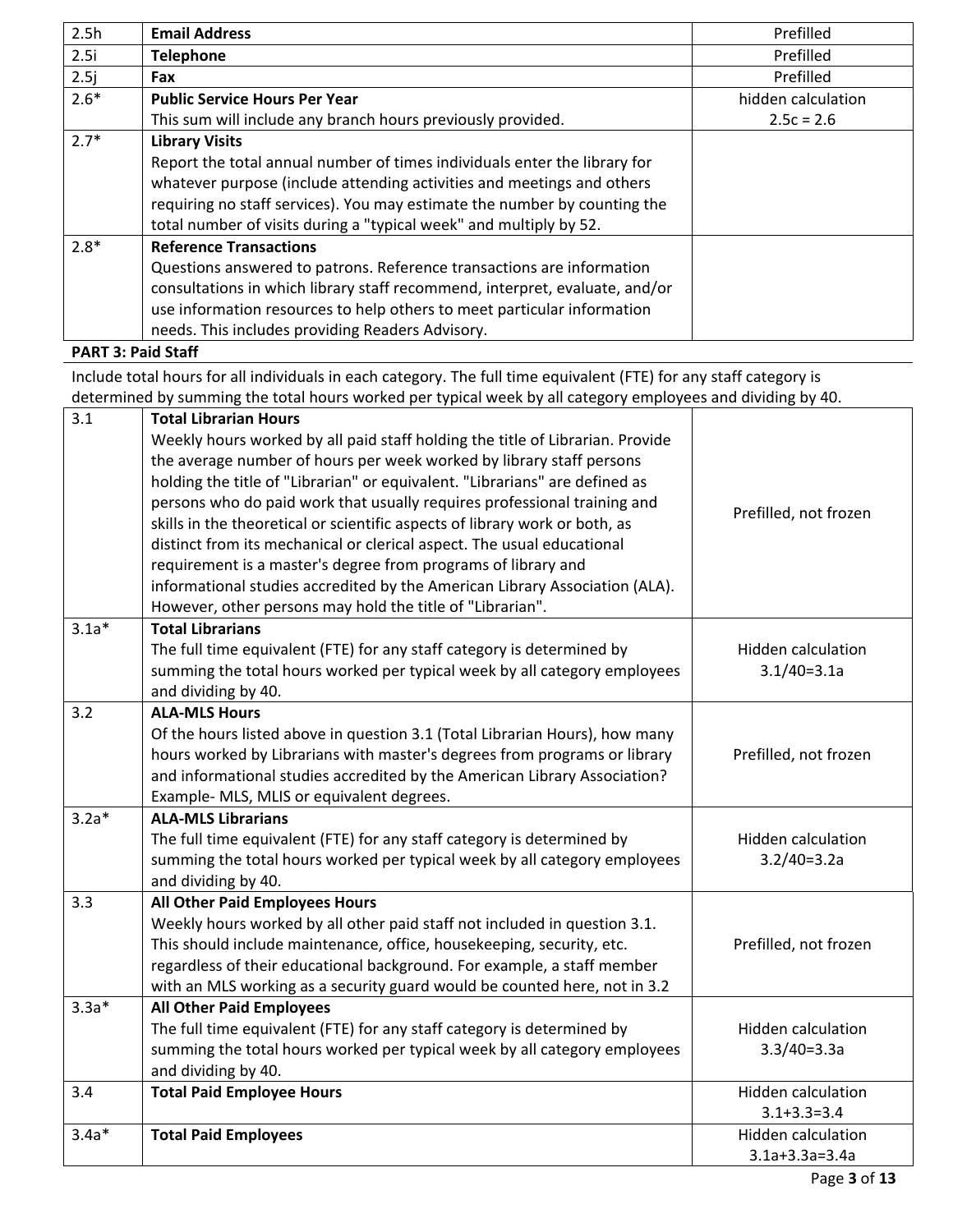|                         | <b>PART 4: Salary Survey</b>                                                   |                       |
|-------------------------|--------------------------------------------------------------------------------|-----------------------|
|                         | Do not report individual employees names.                                      |                       |
| 4.a                     | <b>Name of Position</b>                                                        |                       |
|                         | Enter the position name or title. For example "Library Director"               | Prefilled, not frozen |
| 4.b                     | Current number of employees in this position                                   |                       |
|                         | Indicate the total number of employees who have this position or title (full   | Prefilled, not frozen |
|                         | or part-time)                                                                  |                       |
| 4.c                     | <b>Current Hourly Salary</b>                                                   |                       |
|                         | Enter the hourly pay for this position or job title. If more than one employee | Prefilled, not frozen |
|                         | holds this position, enter a range. For salaried employees, you can either     |                       |
|                         | divide by the hours worked to get an hourly rate, or enter the annual salary.  |                       |
| <b>PART 5: Benefits</b> |                                                                                |                       |
| 5.1                     | Does your library provide paid vacation days?                                  | Prefilled, not frozen |
|                         | Answer "Yes" if vacation leave is paid at your library.                        |                       |
| 5.2                     | Does your library provide sick leave days?                                     | Prefilled, not frozen |
|                         | Answer "Yes" if sick leave is paid at your library.                            |                       |

| 5.3  | Does your library provide retirement benefits?<br>Answer "Yes" if KPERS or a similar retirement package is offered by your<br>library. | Prefilled, not frozen |
|------|----------------------------------------------------------------------------------------------------------------------------------------|-----------------------|
| -5.4 | Does your library provide medical insurance?<br>Answer "Yes" if medical and/or health benefits are offered by your library.            | Prefilled, not frozen |
|      |                                                                                                                                        |                       |

### **PART 6: Operating Income**

Report all income as whole dollars only; omit cents. If your library does not have an item in its budget or if the information is not available, enter "0". For most libraries, mill levy information can be located at-

http://admin.ks.gov/offices/chief-financial-officer/municipal-services/municipal-budgets or by asking your city office. Locate the appropriate budget for your library. Spreadsheet budgets will have a red tab called "Library Grant", .PDF budgets will have a page headed "Worksheet for State Grant-in-Aid to Public Libraries". Note- some libraries will have more than one budget to check.

| Library Fund Revenue (whole dollars only)                                      |                                                                                                                                     |
|--------------------------------------------------------------------------------|-------------------------------------------------------------------------------------------------------------------------------------|
| This includes all tax funds designated by all taxing entities involved (city,  |                                                                                                                                     |
| township. County), and available for expenditure by the public library. This   |                                                                                                                                     |
| includes ad valorem, motor vehicle, RV, 16-20M, boat and aircraft taxes and    |                                                                                                                                     |
| delinquent back taxes. All other income is to be reported in 6.2 or 6.3        |                                                                                                                                     |
| Library Employee Benefits Fund Levy (three decimal places)                     |                                                                                                                                     |
| Include the current levy for the Library Employee Benefits Fund to three       |                                                                                                                                     |
| decimal places. If no fund, please enter "0".                                  |                                                                                                                                     |
| Library Employee Benefits Fund Revenue (whole dollars only)                    |                                                                                                                                     |
| Include any payments received for a separate library employee benefit fund     |                                                                                                                                     |
| levy. If your library does not have a separate library employee benefits fund  |                                                                                                                                     |
| levy, enter "0".                                                               |                                                                                                                                     |
| <b>Additional Municipal Government Funds</b>                                   |                                                                                                                                     |
| Include any additional monies from your municipality, such as electric funds,  |                                                                                                                                     |
| water funds, transfers from general funds unless already reported in line      |                                                                                                                                     |
| 6.1.                                                                           |                                                                                                                                     |
| Indirect additional local public support                                       |                                                                                                                                     |
| Indirect local support includes any goods or services for the library that are |                                                                                                                                     |
| paid for directly by the municipality. This may include things like utilities, |                                                                                                                                     |
| Internet or phone service, or capital improvements. Include only the actual    |                                                                                                                                     |
| monetary value of local government contributions towards these services        |                                                                                                                                     |
| that can be documented from the local government. If none, enter "0".          |                                                                                                                                     |
|                                                                                | Library Fund Mill Levy (three decimal places)<br>Provide the library fund mill levy rate to three decimal places (example:<br>8.750 |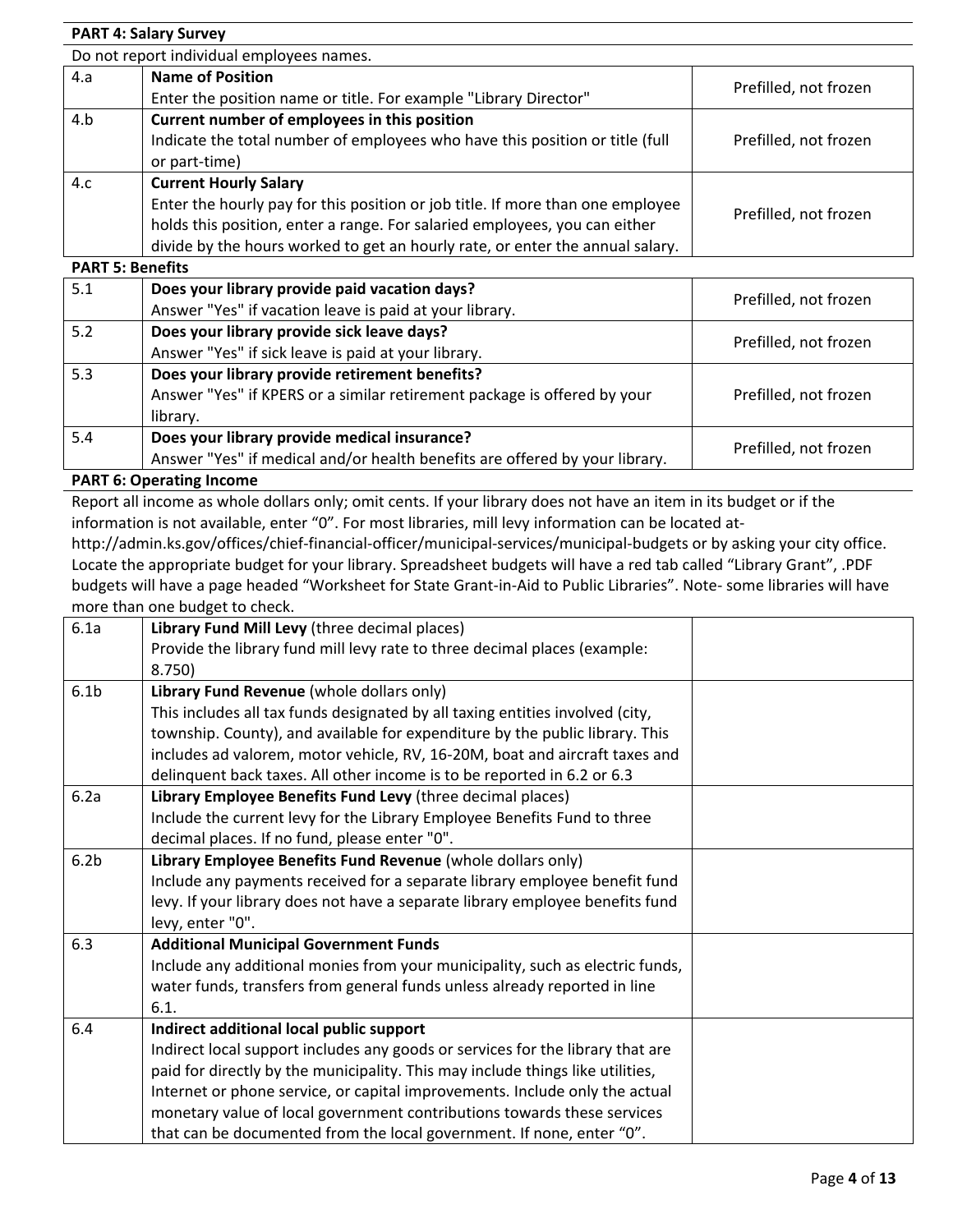| $6.5*$  | <b>Local Government Revenue</b>                                               | Hidden calculation      |
|---------|-------------------------------------------------------------------------------|-------------------------|
|         |                                                                               | $6.1b+6.2b+6.3+6.4=6.5$ |
| 6.6     | <b>State Grant-in-Aid</b>                                                     | Prepopulated by State   |
|         |                                                                               | Library                 |
| 6.7     | <b>Regional Library System Grant Funds</b>                                    |                         |
|         | Include your library's past year system grant, if any. Include system,        | may be prepopulated by  |
|         | competitive, etc. grant totals.                                               | Regional                |
| $6.8*$  | <b>State Government Revenue</b>                                               | Hidden calculation      |
|         | State and Regional Funds are considered "state" for this definition only.     | $6.6 + 6.7 = 6.8$       |
| $6.9*$  | Federal Government RevenueInclude any monies received from the Federal        |                         |
|         | government either through direct grants or through grants passed through      | Prepopulated by State   |
|         | the State Library from the Library Services and Technology Act (LSTA).        | Library, not frozen     |
|         | Examples-KS Notable Books Grant                                               |                         |
| $6.10*$ | <b>Other Revenue</b>                                                          |                         |
|         | Report al income other than given in 6.2-6.9. Examples: Gifts from Friends of |                         |
|         | the Library or Foundations, fines and fees, interest earned, or any           |                         |
|         | fundraising efforts (book sales). Do not include designated for capital       |                         |
|         | purposes; the value of any contributed or in-kind services or non-monetary    |                         |
|         | gifts or donations; or carryover funds from the previous year.                |                         |
| $6.11*$ | <b>Total Revenue</b>                                                          | Hidden calculation      |
|         |                                                                               | $6.5+6.8+6.9+6.10=6.11$ |

**PART 7: Capital Funds**

**Note- the survey definition of acceptable capital expenditures is NOT the same as the Kansas statute definition. To the best of your ability, please use the survey definition here.** *Funds designated for the acquisition of or additions to fixed assets such as building sites, new buildings and building additions, new equipment, initial book stock, furnishings for new or expanded buildings, and new vehicles. This excludes replacement and repair of existing furniture and equipment, regular purchase of library materials, and investments for capital appreciation.*

| 7.1     | equipment, regular parenase of norury materials, and investments for capital appreciation<br>Does your library have a Capital Improvement Fund? | Yes or No                      |
|---------|-------------------------------------------------------------------------------------------------------------------------------------------------|--------------------------------|
|         |                                                                                                                                                 | skip logic, prefilled, not     |
|         |                                                                                                                                                 | frozen                         |
| $7.2a*$ | <b>Local Government Capital Revenue</b>                                                                                                         |                                |
|         | Report all tax sources for capital funds from the local government. Example:                                                                    |                                |
|         | City gives to a library capital fund. Report income received only in the                                                                        | Prefilled with "0", not frozen |
|         | reporting year. Include transfers from the operating budget which can be a                                                                      |                                |
|         | maximum of 10% of your tax income. Any amount in excess of this                                                                                 |                                |
|         | percentage should be reported in 7.2d.                                                                                                          |                                |
| $7.2b*$ | <b>State Government Capital Revenue</b>                                                                                                         | Prefilled with "0", frozen     |
|         | No state government sources are available for capital improvements                                                                              |                                |
| $7.2c*$ | <b>Federal Government Capital Revenue</b>                                                                                                       | Prefilled with "0", frozen     |
|         | Example: FEMA funds received by library.                                                                                                        |                                |
| $7.2d*$ | <b>Other Capital Revenue</b>                                                                                                                    |                                |
|         | Report any other sources of Capital funds, including: building fund                                                                             | Prefilled with "0"             |
|         | campaigns, insurance claim funds received, interest, transfers from the                                                                         |                                |
|         | operating budget in excess of 10%, and donations.                                                                                               |                                |
| $7.2e*$ | <b>Total Capital Revenue</b>                                                                                                                    | <b>Hidden calculation</b>      |
|         |                                                                                                                                                 | 7.2a+7.2b+7.2c+7.2d=7.2e       |
| $7.3*$  | <b>Total Capital Expenditures</b>                                                                                                               |                                |
|         | Note- the survey definition of acceptable capital expenditures is NOT the                                                                       |                                |
|         | same as the Kansas statute definition. To the best of your ability, please use                                                                  |                                |
|         | the survey definition here. Include funds spent for the acquisitions of, or                                                                     | Prefilled with "0"             |
|         | additions to, fixed assets such as building sites, new buildings and building                                                                   |                                |
|         | additions, new equipment (including major computer installations), initial                                                                      |                                |
|         | book stock, furnishing and equipment, regular purchase of library materials,                                                                    |                                |
|         | and investments for capital appreciation. This does not need to match 7.2e.                                                                     |                                |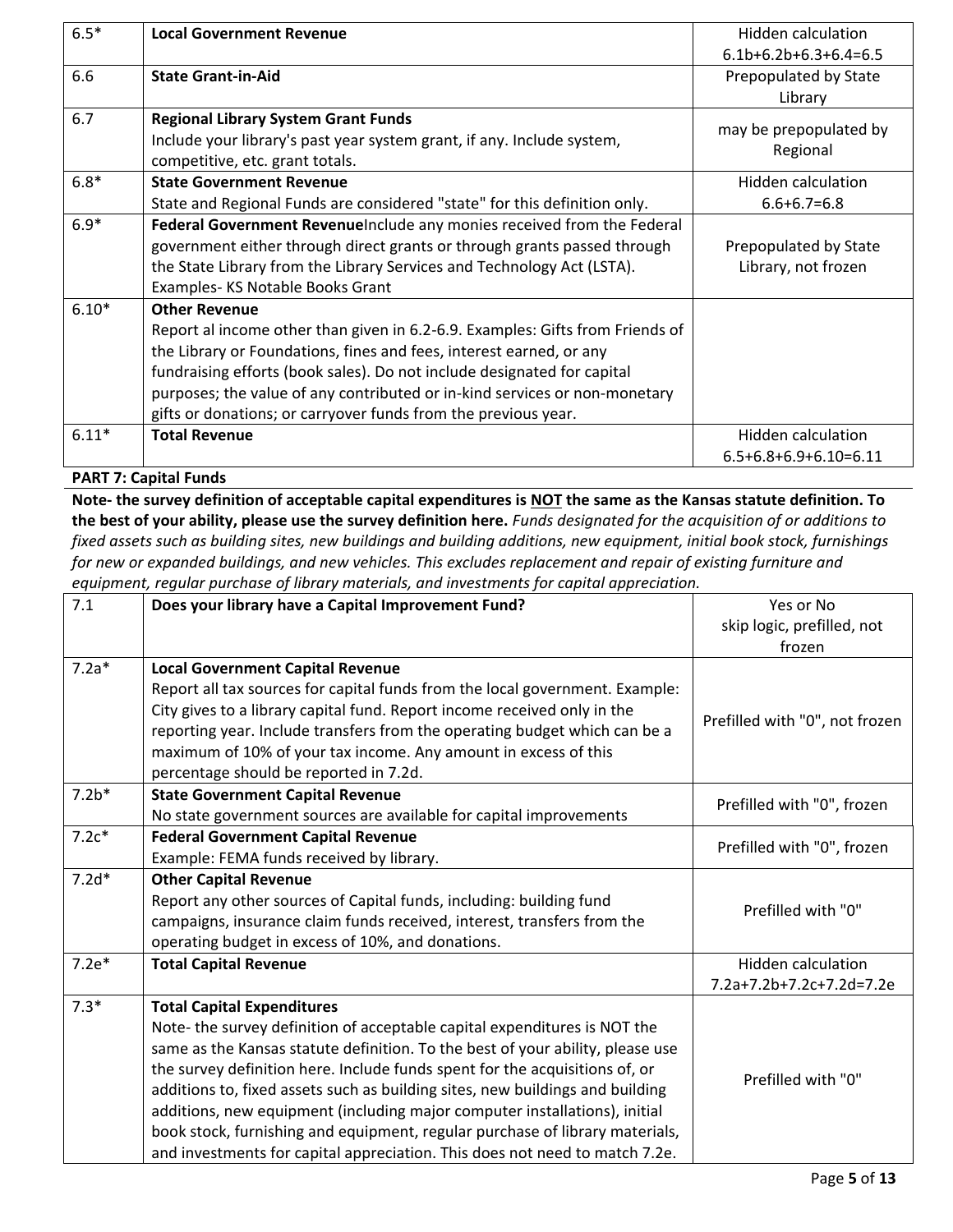# **PART 8: Expenditures**

Report all expenses as whole dollars only; omit cents. If your library does not have an item in its budget or the information is not available, enter "0".

| <b>Staff Expenditures</b>      |                                                                                                        |                                       |
|--------------------------------|--------------------------------------------------------------------------------------------------------|---------------------------------------|
| $8.1*$                         | <b>Salaries &amp; Wages Expenditures</b>                                                               |                                       |
|                                | Include salaries and wages before deductions for all staff paid                                        |                                       |
|                                | for the past year. Report employee benefits on line 8.2.                                               |                                       |
| $8.2*$                         | <b>Employee Benefits Expenditures</b>                                                                  |                                       |
|                                | Include benefits paid to all employees. Examples: Social                                               |                                       |
|                                | Security, Medicare (FICA), retirement (KPERS), medical                                                 |                                       |
|                                | insurance, life insurance, guaranteed disability income                                                |                                       |
|                                | protection, unemployment compensation, workers                                                         |                                       |
|                                | compensation and tuition.                                                                              |                                       |
| $8.3*$                         | <b>Total Staff Expenditures</b>                                                                        | Hidden calculation 8.1+8.2=8.3        |
|                                | <b>Print Collection Expenditures</b>                                                                   |                                       |
| 8.4a                           | <b>Expenditures on Books</b>                                                                           |                                       |
|                                | Include expenditures for print books.                                                                  |                                       |
| 8.4b                           | <b>Expenditures on Periodicals</b>                                                                     |                                       |
|                                | Report the amount spent for current print periodical                                                   |                                       |
|                                | subscriptions during the past year. Exclude expenditures for                                           |                                       |
|                                | microforms or binding of periodicals.                                                                  |                                       |
| $8.4c*$                        | <b>Total Print Expenditures</b>                                                                        | Hidden calculation 8.4a+8.4b=8.4c     |
|                                | <b>Electronic Materials Expenditures</b>                                                               |                                       |
| 8.5a                           | <b>Expenditures on Ebooks</b>                                                                          |                                       |
|                                | Report expenditures for ebooks only. Designed to be read on a                                          |                                       |
|                                | screen or where text is prevalent.                                                                     |                                       |
| 8.5 <sub>b</sub>               | <b>Expenditures on Databases/Online Resources</b>                                                      |                                       |
|                                | Report the library's expenditures only on databases.                                                   |                                       |
| 8.5c                           | <b>Expenditures on other electronic materials</b>                                                      |                                       |
|                                | Report the total expenditures for electronic (digital) materials                                       |                                       |
|                                | not reported in 8.5a or 8.5b. Examples: Downloadable audios                                            |                                       |
|                                | or videos, maps, photographs, electronic subscriptions, or                                             |                                       |
|                                | other items that can be accessed via computer, internet access                                         |                                       |
|                                | or some other device.                                                                                  |                                       |
| $8.5d*$                        | <b>Total Expenditures of All Electronic Materials</b>                                                  | <b>Hidden calculation</b>             |
|                                |                                                                                                        | 8.5a+8.5b+8.5c=8.5d                   |
| <b>Collection Expenditures</b> |                                                                                                        |                                       |
| $8.6*$                         | <b>Other Materials Expenditures</b>                                                                    |                                       |
|                                | Report total expenditures for materials in the collection not                                          |                                       |
|                                | reported on 8.4a-8.5d. Examples: audio CDs, DVDs, video                                                |                                       |
|                                | games, Playaways, cake pans, fishing poles, ereaders, etc.                                             |                                       |
| $8.7*$                         | <b>Total Collection Expenditures</b>                                                                   | Hidden calculation 8.4c+8.5d+8.6=8.7  |
| <b>Operating Expenditures</b>  |                                                                                                        |                                       |
| $8.8*$                         | <b>Other Operating Expenditures</b>                                                                    |                                       |
|                                | Report all other expenditures excluding staff and collection.                                          |                                       |
|                                | Examples: water, heating, Internet, office supplies,                                                   |                                       |
|                                | replacement computers (staff or public), furniture.                                                    |                                       |
| $8.9*$                         | <b>Total Operating Expenditures</b>                                                                    | Hidden calculation 8.3+8.7+8.8=8.9    |
| <b>PART 9: Resources</b>       |                                                                                                        |                                       |
| 9.1a                           | Books owned at beginning of 2018                                                                       |                                       |
|                                | Report the total number of print books in the library's                                                | Prefilled with prior year 9.1d answer |
|                                | collection at the beginning of calendar year 2018. If possible,<br>count individual items, not titles. | given, not frozen                     |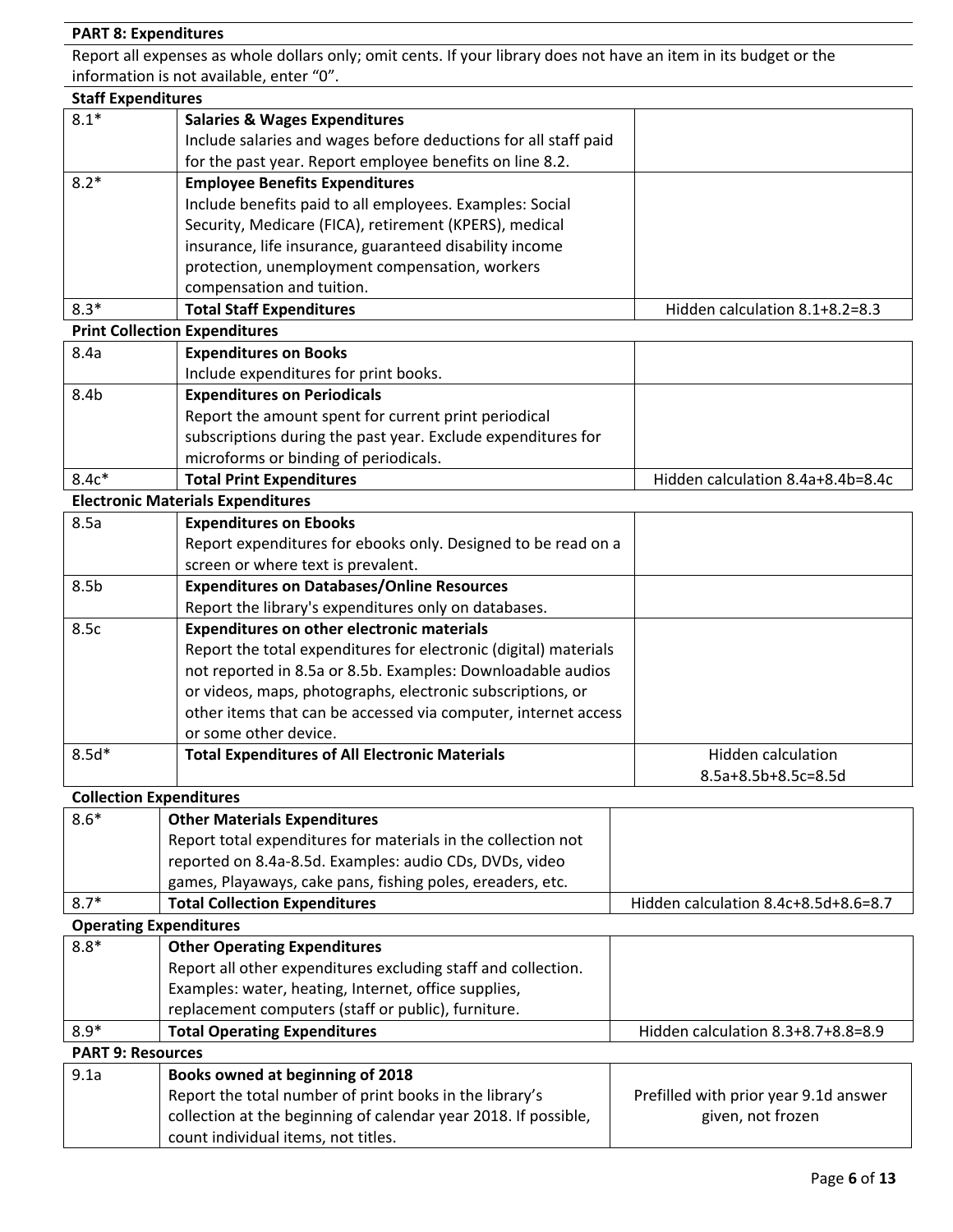| 9.1 <sub>b</sub> | Books added during calendar year                                                                                                                                                                                                                                                                                                                                                                                                             |                                                                                                                                                                                                                      |                                                                                                              |
|------------------|----------------------------------------------------------------------------------------------------------------------------------------------------------------------------------------------------------------------------------------------------------------------------------------------------------------------------------------------------------------------------------------------------------------------------------------------|----------------------------------------------------------------------------------------------------------------------------------------------------------------------------------------------------------------------|--------------------------------------------------------------------------------------------------------------|
|                  | Report the total number of print books added to the library's                                                                                                                                                                                                                                                                                                                                                                                |                                                                                                                                                                                                                      |                                                                                                              |
|                  | collection during 2018, whether purchased, or donated as                                                                                                                                                                                                                                                                                                                                                                                     |                                                                                                                                                                                                                      |                                                                                                              |
|                  | gifts and added as part of your collection and catalogued.                                                                                                                                                                                                                                                                                                                                                                                   |                                                                                                                                                                                                                      |                                                                                                              |
| 9.1c             | Books withdrawn during calendar year                                                                                                                                                                                                                                                                                                                                                                                                         |                                                                                                                                                                                                                      |                                                                                                              |
|                  | Report the total number of books withdrawn (through                                                                                                                                                                                                                                                                                                                                                                                          |                                                                                                                                                                                                                      |                                                                                                              |
|                  | weeding or loss) from the collection during 2018.                                                                                                                                                                                                                                                                                                                                                                                            |                                                                                                                                                                                                                      |                                                                                                              |
| $9.1d*$          | <b>Total Print Material at end of 2018</b>                                                                                                                                                                                                                                                                                                                                                                                                   |                                                                                                                                                                                                                      | Hidden calculation 9.1a+9.1b-9.1c=9.1d                                                                       |
| $9.2*$           | <b>Audio- Physical Units</b>                                                                                                                                                                                                                                                                                                                                                                                                                 |                                                                                                                                                                                                                      |                                                                                                              |
|                  | Report the total number of audio physical units. Examples:                                                                                                                                                                                                                                                                                                                                                                                   |                                                                                                                                                                                                                      |                                                                                                              |
|                  | CDs and Playaways                                                                                                                                                                                                                                                                                                                                                                                                                            |                                                                                                                                                                                                                      |                                                                                                              |
| $9.3*$           | <b>Video- Physical Units</b>                                                                                                                                                                                                                                                                                                                                                                                                                 |                                                                                                                                                                                                                      |                                                                                                              |
|                  | Report the total number of video physical units. Examples:                                                                                                                                                                                                                                                                                                                                                                                   |                                                                                                                                                                                                                      |                                                                                                              |
|                  | DVDs, Playaway Views                                                                                                                                                                                                                                                                                                                                                                                                                         |                                                                                                                                                                                                                      |                                                                                                              |
| $9.2a*$          | <b>Audio- Downloadable Units</b>                                                                                                                                                                                                                                                                                                                                                                                                             |                                                                                                                                                                                                                      |                                                                                                              |
|                  |                                                                                                                                                                                                                                                                                                                                                                                                                                              |                                                                                                                                                                                                                      | Report the total number of downloadable audio units that have been purchased, leased, or licensed by         |
|                  |                                                                                                                                                                                                                                                                                                                                                                                                                                              |                                                                                                                                                                                                                      | the library, a consortium, the state library, a donor or other person or entity. Included items must only be |
|                  | accessible with a valid library card; inclusion in the catalog is not required. Do not include items freely                                                                                                                                                                                                                                                                                                                                  |                                                                                                                                                                                                                      |                                                                                                              |
|                  | available without monetary exchange. Do not include items that are permanently retained by the                                                                                                                                                                                                                                                                                                                                               |                                                                                                                                                                                                                      |                                                                                                              |
|                  | patrons; count only items that have a set circulation period where it is available for their use.                                                                                                                                                                                                                                                                                                                                            |                                                                                                                                                                                                                      |                                                                                                              |
|                  | Sunflower Overdrive Consortium                                                                                                                                                                                                                                                                                                                                                                                                               |                                                                                                                                                                                                                      | prepopulated by NWKLS (Sunflower Admin)                                                                      |
|                  | <b>Statewide Collection</b>                                                                                                                                                                                                                                                                                                                                                                                                                  |                                                                                                                                                                                                                      | prepopulated by State Library                                                                                |
|                  | Overdrive (not part of Sunflower)                                                                                                                                                                                                                                                                                                                                                                                                            |                                                                                                                                                                                                                      |                                                                                                              |
|                  | Axis360                                                                                                                                                                                                                                                                                                                                                                                                                                      |                                                                                                                                                                                                                      |                                                                                                              |
|                  | Other                                                                                                                                                                                                                                                                                                                                                                                                                                        |                                                                                                                                                                                                                      |                                                                                                              |
|                  | <b>Total</b>                                                                                                                                                                                                                                                                                                                                                                                                                                 |                                                                                                                                                                                                                      | what is reported to IMLS                                                                                     |
| $9.3a*$          | <b>Video- Downloadable Units</b>                                                                                                                                                                                                                                                                                                                                                                                                             |                                                                                                                                                                                                                      |                                                                                                              |
|                  |                                                                                                                                                                                                                                                                                                                                                                                                                                              | Report the total number of downloadable video units that have been purchased, leased, or licensed by<br>the library, a consortium, the state library, a donor or other person or entity. Included items must only be |                                                                                                              |
|                  |                                                                                                                                                                                                                                                                                                                                                                                                                                              |                                                                                                                                                                                                                      |                                                                                                              |
|                  | accessible with a valid library card; inclusion in the catalog is not required. Do not include items freely                                                                                                                                                                                                                                                                                                                                  |                                                                                                                                                                                                                      |                                                                                                              |
|                  | available without monetary exchange. Do not include items that are permanently retained by the                                                                                                                                                                                                                                                                                                                                               |                                                                                                                                                                                                                      |                                                                                                              |
|                  | patrons; count only items that have a set circulation period where it is available for their use.                                                                                                                                                                                                                                                                                                                                            |                                                                                                                                                                                                                      |                                                                                                              |
|                  | Sunflower Overdrive Consortium                                                                                                                                                                                                                                                                                                                                                                                                               |                                                                                                                                                                                                                      | prepopulated by NWKLS (Sunflower Admin)                                                                      |
|                  | Overdrive (not part of Sunflower)                                                                                                                                                                                                                                                                                                                                                                                                            |                                                                                                                                                                                                                      |                                                                                                              |
|                  | Axis360                                                                                                                                                                                                                                                                                                                                                                                                                                      |                                                                                                                                                                                                                      |                                                                                                              |
|                  | Other                                                                                                                                                                                                                                                                                                                                                                                                                                        |                                                                                                                                                                                                                      |                                                                                                              |
|                  | <b>Total</b>                                                                                                                                                                                                                                                                                                                                                                                                                                 |                                                                                                                                                                                                                      | what is reported to IMLS                                                                                     |
| $9.4*$           | <b>Electronic Books (Ebooks)</b>                                                                                                                                                                                                                                                                                                                                                                                                             |                                                                                                                                                                                                                      |                                                                                                              |
|                  |                                                                                                                                                                                                                                                                                                                                                                                                                                              |                                                                                                                                                                                                                      | Ebooks are defined as electronic equivalents of paper books; they are electronic documents that require      |
|                  |                                                                                                                                                                                                                                                                                                                                                                                                                                              |                                                                                                                                                                                                                      | a device (eReader, computer, etc.) to access. Report only ebook units that have been purchased, leased,      |
|                  |                                                                                                                                                                                                                                                                                                                                                                                                                                              |                                                                                                                                                                                                                      |                                                                                                              |
|                  | or licensed by the library, a consortium, the state library, a donor or other person or entity. Included<br>items must only be accessible with a valid library card; inclusion in the catalog is not required. Do not<br>include items freely available without monetary exchange. Do not include items that are permanently<br>retained by the patrons; count only items that have a set circulation period where it is available for their |                                                                                                                                                                                                                      |                                                                                                              |
|                  |                                                                                                                                                                                                                                                                                                                                                                                                                                              |                                                                                                                                                                                                                      |                                                                                                              |
|                  |                                                                                                                                                                                                                                                                                                                                                                                                                                              |                                                                                                                                                                                                                      |                                                                                                              |
|                  | use.                                                                                                                                                                                                                                                                                                                                                                                                                                         |                                                                                                                                                                                                                      |                                                                                                              |
|                  | Sunflower Overdrive Consortium                                                                                                                                                                                                                                                                                                                                                                                                               |                                                                                                                                                                                                                      | prepopulated by NWKLS (Sunflower Admin)                                                                      |
|                  | <b>Statewide Collection</b>                                                                                                                                                                                                                                                                                                                                                                                                                  |                                                                                                                                                                                                                      | prepopulated by State Library                                                                                |
|                  | Overdrive (not part of Sunflower)                                                                                                                                                                                                                                                                                                                                                                                                            |                                                                                                                                                                                                                      |                                                                                                              |
|                  | Axis360                                                                                                                                                                                                                                                                                                                                                                                                                                      |                                                                                                                                                                                                                      |                                                                                                              |
|                  | Other                                                                                                                                                                                                                                                                                                                                                                                                                                        |                                                                                                                                                                                                                      |                                                                                                              |
|                  | <b>Total</b>                                                                                                                                                                                                                                                                                                                                                                                                                                 |                                                                                                                                                                                                                      | what is reported to IMLS                                                                                     |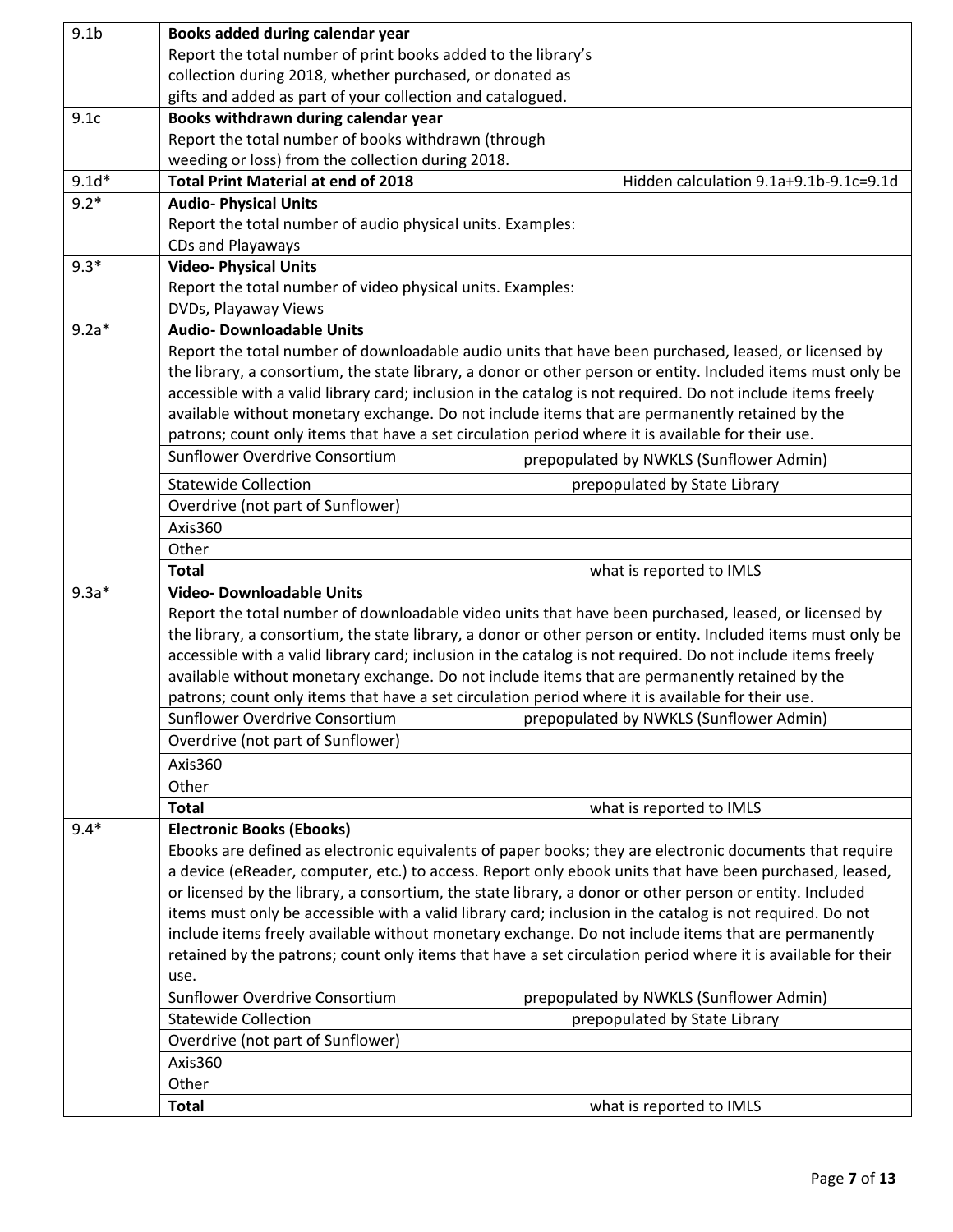| <b>Additional Resources</b> |                                                                          |                                    |
|-----------------------------|--------------------------------------------------------------------------|------------------------------------|
| 9.5                         | <b>Number of all Other Materials</b>                                     |                                    |
|                             | Include any other circulating materials not included above. This         |                                    |
|                             | can include book club kits, video games, fishing rods, cake pans,        |                                    |
|                             | etc.                                                                     |                                    |
| 9.6                         | <b>Total Collections</b>                                                 | <b>Hidden calculation</b>          |
|                             |                                                                          | 9.1d+9.2+9.2a+9.3+9.3a+9.4+9.5=9.6 |
| $9.7*$                      | <b>Current Print Serial Subscriptions</b>                                |                                    |
|                             | Provide the number of current print serial subscriptions,                |                                    |
|                             | including duplicates for branches, not the number of items.              |                                    |
|                             | Examples: magazines, newspapers, yearbooks, annual reports,              |                                    |
|                             | proceedings.                                                             |                                    |
| $9.8*$                      | Local/Other cooperative agreements                                       |                                    |
|                             | Report the number of electronic collections acquired through             |                                    |
|                             | curation, payment or formal agreement, purchased by the library          |                                    |
|                             | either on its own or in cooperation with other libraries or              |                                    |
|                             | Regional Library System, do not count the statewide databases.           |                                    |
|                             | Electronic collections do not have a circulation period, and may         |                                    |
|                             | be retained by the patron. Remote access to the collection may           |                                    |
|                             | or may not require authentication. Examples: Hoopla and Zinio            |                                    |
|                             | (count as 1/each)                                                        |                                    |
| $9.9*$                      | <b>State Electronic Collections</b>                                      | Prefilled with "68", frozen        |
| $9.10*$                     | <b>Total Electronic Collections</b>                                      | Hidden calculation 9.8+9.9=9.10    |
|                             | <b>PART 10: Public Computers &amp; Internet Access</b>                   |                                    |
| $10.1*$                     | <b>Internet Computers Used by General Public</b>                         |                                    |
|                             | How many computers (desktop, laptop or tablet) which are                 |                                    |
|                             | connected to the Internet (wired or wireless) does the library           |                                    |
|                             | make available for the public to use? Do not include Internet-           |                                    |
|                             | connected computers that are only available to the staff, or             |                                    |
|                             | computers or other devices belonging to patrons that the patron          |                                    |
|                             | brings to the library. Do not include computer only connected to         |                                    |
|                             | the online library catalog.                                              |                                    |
| $10.2*$                     | Number of Uses (Sessions) of Public Internet Computers Per               |                                    |
|                             | Year                                                                     |                                    |
|                             | Report the total number of times (number of sessions) your               |                                    |
|                             | public access Internet computers were used for Internet access. If       |                                    |
|                             | a single patron uses your computers three times in one day to            |                                    |
|                             | check email, that is one user, but you would count that as three         |                                    |
|                             | uses for this question. You may pick a "typical" week, count how         |                                    |
|                             | many times the computers are used to access the Internet and             |                                    |
|                             | multiply by 52 to get an annualized estimate.                            |                                    |
| 10.3                        | Does your library provide wireless (WiFi) access to the Internet         | Yes or No (prefilled, not frozen)  |
|                             | to your patrons?                                                         |                                    |
| $10.4*$                     | <b>Wireless Sessions- Annually</b>                                       |                                    |
|                             | Report the number of wireless sessions provided by the library           |                                    |
|                             | wireless service annually. It is understood that not all libraries will  |                                    |
|                             | have a way to count usage.<br><b>PART 11: Circulation &amp; Programs</b> |                                    |
|                             |                                                                          |                                    |

The total annual circulation of all library materials of all types, including renewals. Count all materials in all formats that are checked out for use outside the library. Count interlibrary loan transactions only for items borrowed and checked out to patrons. Do not include items checked out to another library. Do not use circulation multipliers. For example, if a film is checked out and shown to 30 people, count 1 circulation, not 30. Do not report "automatic renewals" as circulations. Report annual totals.

**Physical**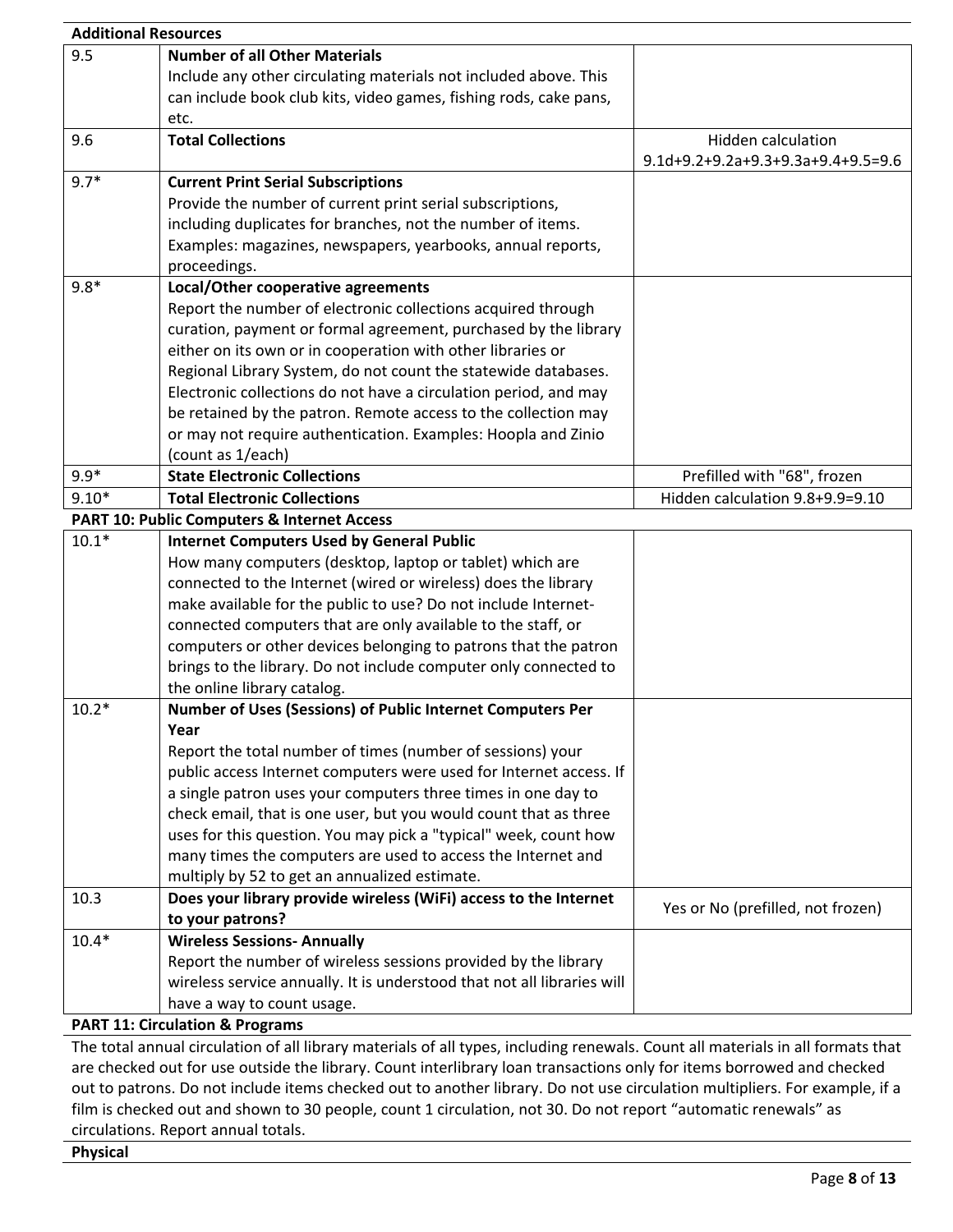| 11.1              | <b>Circulation of Adult Materials</b>                                                                                                                                                                                |                                     |                                         |  |
|-------------------|----------------------------------------------------------------------------------------------------------------------------------------------------------------------------------------------------------------------|-------------------------------------|-----------------------------------------|--|
|                   | Report all circulations from your adult collection, regardless of                                                                                                                                                    |                                     |                                         |  |
|                   | the age of the person who checks out the material.                                                                                                                                                                   |                                     |                                         |  |
| 11.2              | <b>Circulation of Children's Materials</b>                                                                                                                                                                           |                                     |                                         |  |
|                   | Children's materials are those which are intended for use by                                                                                                                                                         |                                     |                                         |  |
|                   | persons age 18 and under, regardless of the age of the person                                                                                                                                                        |                                     |                                         |  |
|                   | who checks out the material. Include young adult materials also                                                                                                                                                      |                                     |                                         |  |
|                   | in this count.                                                                                                                                                                                                       |                                     |                                         |  |
| 11.2a             | <b>Total Physical Item Circulation</b>                                                                                                                                                                               |                                     | Hidden calculation 11.1+11.2=11.2a      |  |
| <b>Electronic</b> |                                                                                                                                                                                                                      |                                     |                                         |  |
| $11.3*$           | <b>Use of Electronic Materials</b>                                                                                                                                                                                   |                                     |                                         |  |
|                   | Electronic Materials are materials that are distributed digitally online and can be accessed via a                                                                                                                   |                                     |                                         |  |
|                   | computer, the Internet, or a portable device such as an e-book reader. Types of electronic materials                                                                                                                 |                                     |                                         |  |
|                   | include e-books and downloadable electronic video and audio files. Electronic materials packaged                                                                                                                     |                                     |                                         |  |
|                   | together as a unit and checked out as a unit are counted as one. Include circulation only for items that                                                                                                             |                                     |                                         |  |
|                   | require a user authentication, and have a limited period of use. Note- not all of the Statewide Digital                                                                                                              |                                     |                                         |  |
|                   | Book eLending statistics are available at the local library level. Some other consortium services may not                                                                                                            |                                     |                                         |  |
|                   | be available either, even though your library may have electronic material expenditures.                                                                                                                             |                                     |                                         |  |
|                   | Sunflower Overdrive Consortium                                                                                                                                                                                       |                                     | prepopulated by NWKLS (Sunflower Admin) |  |
|                   | Statewide Collection (RB Digital,                                                                                                                                                                                    |                                     |                                         |  |
|                   | cloudLibrary & Freading)                                                                                                                                                                                             |                                     | prepopulated by State Library           |  |
|                   | Overdrive (not part of Sunflower)                                                                                                                                                                                    |                                     |                                         |  |
|                   | cloudLibrary (individual collection, not                                                                                                                                                                             |                                     |                                         |  |
|                   | statewide)                                                                                                                                                                                                           |                                     |                                         |  |
|                   | RB Digital (individual collection, not                                                                                                                                                                               |                                     |                                         |  |
|                   | statewide)                                                                                                                                                                                                           |                                     |                                         |  |
|                   | Axis360                                                                                                                                                                                                              |                                     |                                         |  |
|                   | Other                                                                                                                                                                                                                |                                     |                                         |  |
|                   | Total                                                                                                                                                                                                                |                                     | what is reported to IMLS                |  |
| $11.3a*$          | <b>Successful Retrieval of Electronic Resources</b>                                                                                                                                                                  |                                     |                                         |  |
|                   |                                                                                                                                                                                                                      |                                     |                                         |  |
|                   | The number of full-content units or descriptive records examined, downloaded, or otherwise supplied to<br>user, from online library resources that require user authentication but do not have a circulation period. |                                     |                                         |  |
|                   |                                                                                                                                                                                                                      |                                     |                                         |  |
|                   | Examining documents is defined as having the full text of a digital document or electronic resource                                                                                                                  |                                     |                                         |  |
|                   | downloaded or fully displayed. Some electronic services do not require downloading as simply viewing<br>documents is normally sufficient for user needs.                                                             |                                     |                                         |  |
|                   | Hoopla                                                                                                                                                                                                               |                                     | may be prepopulated by Regional System  |  |
|                   | Zinio                                                                                                                                                                                                                |                                     | may be prepopulated by Regional System  |  |
|                   |                                                                                                                                                                                                                      |                                     |                                         |  |
|                   | Other<br>Total                                                                                                                                                                                                       |                                     |                                         |  |
| $11.3b*$          |                                                                                                                                                                                                                      | what is reported to IMLS            |                                         |  |
|                   | <b>Electronic Content Use</b>                                                                                                                                                                                        | Hidden calculation 11.3+11.3a=11.3b |                                         |  |
| $11.4*$           | <b>Total Circulation of Materials</b>                                                                                                                                                                                | Hidden calculation 11.2b+11.3=11.4  |                                         |  |
| $11.4a*$          | <b>Total Collection Use</b><br>Hidden calculation 11.2b+11.3+11.3a=11.4a                                                                                                                                             |                                     |                                         |  |
|                   | <b>Interlibrary Loan Statistics</b>                                                                                                                                                                                  |                                     |                                         |  |
| <b>Borrowing</b>  |                                                                                                                                                                                                                      |                                     |                                         |  |
|                   | Requesting of material from another library for your own patron                                                                                                                                                      |                                     |                                         |  |
| 11.5              | <b>Returnables</b>                                                                                                                                                                                                   |                                     |                                         |  |
|                   | Examples: books, DVDs, etc.                                                                                                                                                                                          |                                     |                                         |  |
| 11.6              | <b>Copies</b>                                                                                                                                                                                                        |                                     |                                         |  |
|                   | Examples: photocopies, floating Playaways, printed copies of                                                                                                                                                         |                                     |                                         |  |
|                   | microfilm, etc.                                                                                                                                                                                                      |                                     |                                         |  |
| $11.7*$           | <b>Total- Interlibrary Loans Received From</b>                                                                                                                                                                       |                                     | Hidden calculation 11.5+11.6=11.7       |  |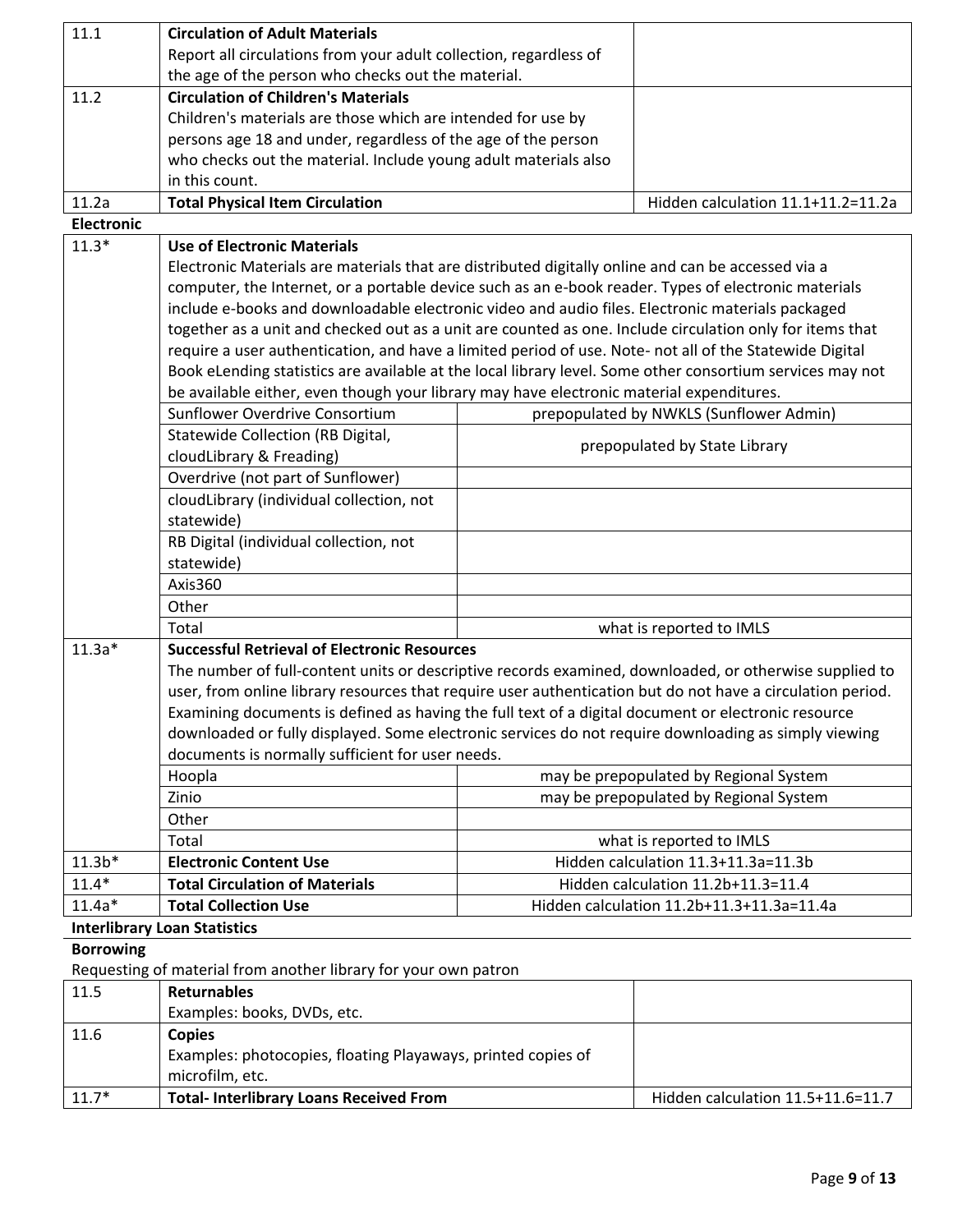| 11.8    | <b>Unfilled</b>                                       |  |
|---------|-------------------------------------------------------|--|
|         | Requests made where you determine that an item is not |  |
|         | available at all.                                     |  |
| Lending |                                                       |  |

### **Lending**

# Sending out of your materials to another library for their patron

| 11.9     | <b>Returnables</b>                                           |                                     |
|----------|--------------------------------------------------------------|-------------------------------------|
|          | Examples: books, DVDs, etc.                                  |                                     |
| 11.10    | <b>Copies</b>                                                |                                     |
|          | Examples: photocopies, floating Playaways, printed copies of |                                     |
|          | microfilm, etc.                                              |                                     |
| $11.11*$ | <b>Total- Interlibrary Loans Provided To</b>                 | Hidden calculation 11.9+11.10=11.11 |
| 11.12    | <b>Unfilled</b>                                              |                                     |
|          | Requests received which you determine that an item is not    |                                     |
|          | available or a request that you are not able to fill.        |                                     |

#### **Programming**

Report program and events whether held on- of off-site, that are sponsored or co-sponsored by the library. Count each instance of a series of programs as an event. Example: a weekly story hour is 52 programs, not one.

| 11.14  | Does your library host or co-host a Summer Reading Program<br>intended for children under 18 years of age? | Yes or No |
|--------|------------------------------------------------------------------------------------------------------------|-----------|
| 11.14a | Does your library participate in Kansas Reads to Preschoolers?                                             | Yes or No |

**Early Literacy (birth-5)**

|                                 |                                                                                      | 11.15a Number of Programs/Events                                                                 | 11.15b Attendance (regardless of age)   |  |
|---------------------------------|--------------------------------------------------------------------------------------|--------------------------------------------------------------------------------------------------|-----------------------------------------|--|
|                                 | <b>Summer Reading Program</b>                                                        |                                                                                                  |                                         |  |
| <b>KS Reads to Preschoolers</b> |                                                                                      |                                                                                                  |                                         |  |
| Other                           |                                                                                      |                                                                                                  |                                         |  |
| <b>Total</b>                    |                                                                                      | Hidden calculation (total of 11.15a)                                                             | Hidden calculation (total of 11.15b)    |  |
| Children (6-11)                 |                                                                                      |                                                                                                  |                                         |  |
|                                 |                                                                                      | 11.15c Number of Programs/Events                                                                 | 11.15d Attendance (regardless of age)   |  |
|                                 | <b>Summer Reading Program</b>                                                        |                                                                                                  |                                         |  |
| Other                           |                                                                                      |                                                                                                  |                                         |  |
| <b>Total</b>                    |                                                                                      | Hidden calculation (total of 11.15c)                                                             | Hidden calculation (total 11.15d)       |  |
| Young Adult (12-18)             |                                                                                      |                                                                                                  |                                         |  |
|                                 |                                                                                      | 11.16a Number of Programs/Events                                                                 | 11.16b Attendance (regardless of age)   |  |
|                                 | <b>Summer Reading Program</b>                                                        |                                                                                                  |                                         |  |
| Other                           |                                                                                      |                                                                                                  |                                         |  |
| Total *                         |                                                                                      | Hidden calculation (total of 11.16a)                                                             | Hidden calculation (total of 11.16b)    |  |
| Adult (18+)                     |                                                                                      |                                                                                                  |                                         |  |
|                                 |                                                                                      | 11.17a Number of Programs/Events                                                                 | 11.17b Attendance (regardless of age)   |  |
| <b>Summer Reading Program</b>   |                                                                                      |                                                                                                  |                                         |  |
| Other                           |                                                                                      |                                                                                                  |                                         |  |
| Total *                         |                                                                                      | Hidden calculation (total of 11.17a)                                                             | Hidden calculation (total of 11.17b)    |  |
| <b>Total</b>                    |                                                                                      |                                                                                                  |                                         |  |
|                                 |                                                                                      | 11.18 Number of Programs/Events                                                                  | 11.19 Attendance (regardless of age)    |  |
| Total of All Children *         |                                                                                      | Hidden calculation 11.15a+11.15c                                                                 | Hidden calculation 11.15b+11.15d        |  |
| <b>Total of All Ages*</b>       |                                                                                      | Hidden calculation 11.15e+11.16a+11.17a                                                          | Hidden calculation 11.15f+11.16b+11.17b |  |
|                                 |                                                                                      | <b>Technology and Computer Training (prefilled, not frozen)</b>                                  |                                         |  |
| 11.20                           |                                                                                      | Does your library provide computer or technology skills training to patrons?                     |                                         |  |
|                                 |                                                                                      | Indicate if your library provides any kind of training, guidance or education to your            |                                         |  |
|                                 |                                                                                      | patrons on computer or technology skills, such as using computers, accessing social<br>Yes or No |                                         |  |
|                                 | media sites, searching databases, downloading eBooks, or using smartphones. Training |                                                                                                  |                                         |  |
|                                 | activities can be planned or unplanned, formal or informal, individual or group.     |                                                                                                  |                                         |  |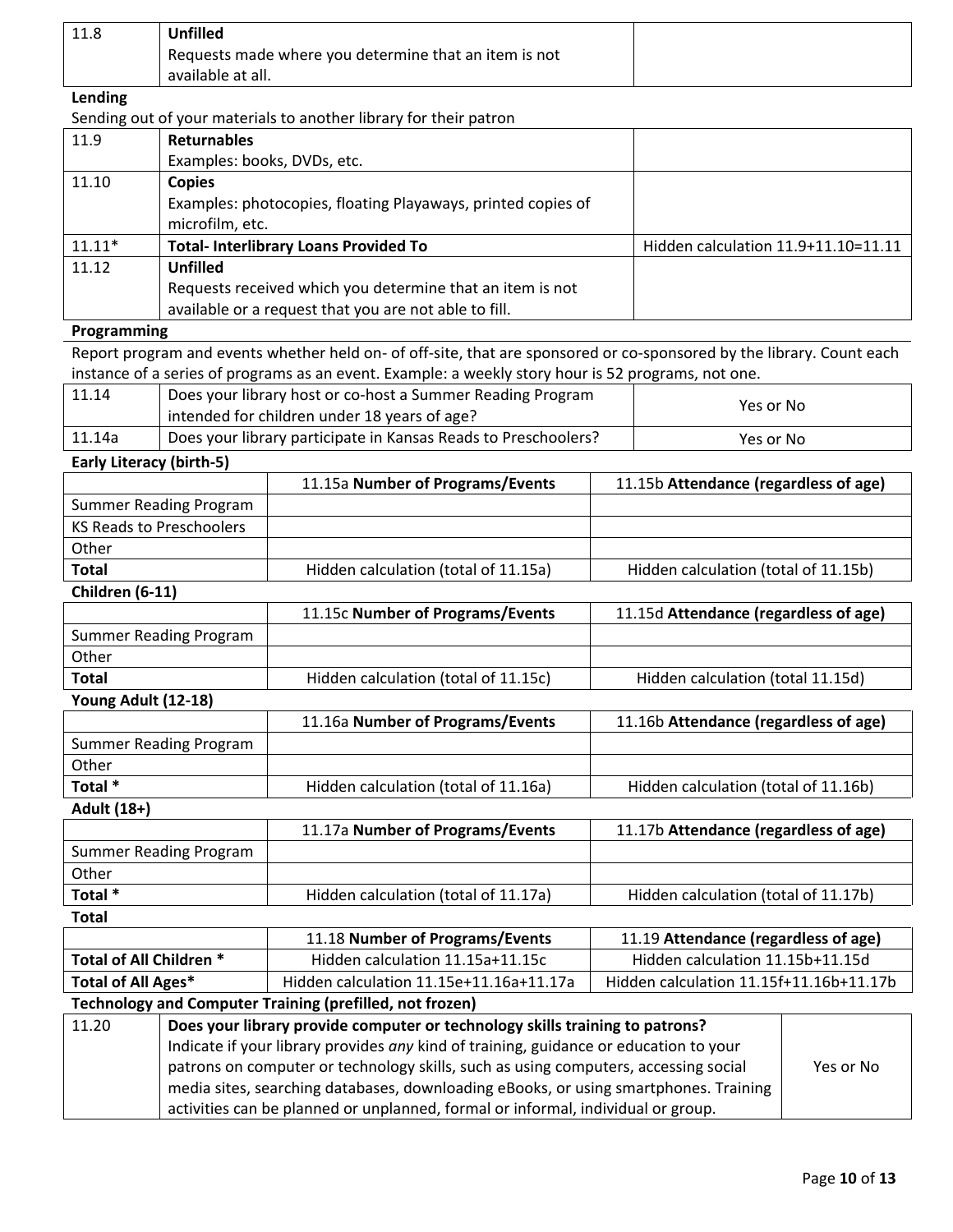| 11.21 | What formats of training sessions do you provide? Select all that apply:                                                                        |          |  |  |
|-------|-------------------------------------------------------------------------------------------------------------------------------------------------|----------|--|--|
|       | Online or on-demand (handouts, online classes, video tutorials, etc.)                                                                           |          |  |  |
|       | This includes videos, webinars, tutorials, handouts, or other training media accessible                                                         | Checkbox |  |  |
|       | by your patrons at their convenience.                                                                                                           |          |  |  |
|       | One-on-one (including unscheduled, time-of-need)                                                                                                |          |  |  |
|       | Include any training directly between a library staff member and a patron. This can                                                             |          |  |  |
|       | include a pre-planned or scheduled meeting or a situation where the patron asks for                                                             | Checkbox |  |  |
|       | immediate assistance learning a skill. (e.g. setting up email, Facebook account, etc.)                                                          |          |  |  |
|       | Classroom/group                                                                                                                                 |          |  |  |
|       |                                                                                                                                                 | Checkbox |  |  |
|       | These would include more traditional, planned training events introducing patrons to                                                            |          |  |  |
|       | computer or technology skills.                                                                                                                  |          |  |  |
|       | <b>Promotions of LearningExpress</b>                                                                                                            |          |  |  |
|       | Indicate if your library promotes or provides instruction to your patrons on using<br>LearningExpress or similar statewide self-paced learning. | Checkbox |  |  |
| 11.22 | Which of these computer and technology skills topics does your library provide?                                                                 |          |  |  |
|       | All of the following topics are under the umbrella of "Digital Literacy" (which we will not try to define                                       |          |  |  |
|       | here).                                                                                                                                          |          |  |  |
|       | Select all that apply:                                                                                                                          |          |  |  |
|       |                                                                                                                                                 |          |  |  |
|       | Basic computer use/skills (mouse/keyboard/basic programs)                                                                                       |          |  |  |
|       | Classes or training to introduce the user to basic computer use skills including using a                                                        | Checkbox |  |  |
|       | mouse, keyboarding, accessing the Internet, and using basic programs like a word                                                                |          |  |  |
|       | processor.                                                                                                                                      |          |  |  |
|       | <b>Employment</b> (resume writing, job search, etc.)                                                                                            | Checkbox |  |  |
|       | Instructing patrons how to find and apply for online job postings, write resumes, etc.                                                          |          |  |  |
|       | eGovernment                                                                                                                                     |          |  |  |
|       | Assisting patrons with finding appropriate government forms, applications,                                                                      | Checkbox |  |  |
|       | information or other resources online.                                                                                                          |          |  |  |
|       | Mobile device use (smartphones, tablets, etc.)                                                                                                  |          |  |  |
|       | Teaching patrons how to use the features and capabilities of their smartphone or                                                                | Checkbox |  |  |
|       | tablet.                                                                                                                                         |          |  |  |
|       | <b>Electronic resources</b> (accessing, searching databases)                                                                                    |          |  |  |
|       | Training on how to access, use or search databases.                                                                                             | Checkbox |  |  |
|       | Connections and communications (email, social media, etc.)                                                                                      |          |  |  |
|       | Teaching patrons how to set up or use email, download or upload digital photos or                                                               |          |  |  |
|       | videos, using social medial (Facebook, Twitter, Pinterest, etc.) using Skype or similar                                                         | Checkbox |  |  |
|       | communications.                                                                                                                                 |          |  |  |
| 11.23 | What level of training does your library provide to patrons? Select all that apply:                                                             |          |  |  |
|       | <b>Basic skills</b>                                                                                                                             |          |  |  |
|       | This is the most basic skill level for the type of training. Basic classes would introduce                                                      |          |  |  |
|       | the patron to the topic, and provide them the basic skills to move to more advanced                                                             | Checkbox |  |  |
|       | training. Examples might include how to use a mouse, how to open or save a file, how                                                            |          |  |  |
|       |                                                                                                                                                 |          |  |  |
|       | to find and download an app to a smartphone, how to navigate the Internet, etc.                                                                 |          |  |  |
|       | Intermediate                                                                                                                                    |          |  |  |
|       | Classes at this level assume the patron has the basic skills necessary to use the                                                               |          |  |  |
|       | applicable item or resource. Skills at this level might include using basic computer                                                            | Checkbox |  |  |
|       | programs, searching for and downloading eBooks, being able to file taxes online,                                                                |          |  |  |
|       | creating a social media account, uploading and downloading pictures, etc.                                                                       |          |  |  |
|       | Advanced                                                                                                                                        |          |  |  |
|       | For patrons who have mastered the Intermediate level and wish to proceed further.                                                               | Checkbox |  |  |
|       | Classes here may include more advanced uses of computer programs, basic webpage                                                                 |          |  |  |
|       | or blog creation, advanced database searching, etc.                                                                                             |          |  |  |
|       | Part 12: Project Evaluation                                                                                                                     |          |  |  |

Completing this section fulfills your library's reporting eligibility requirement for State Grants-in-Aid (State Aid) and serves as your application for Grants-in-Aid.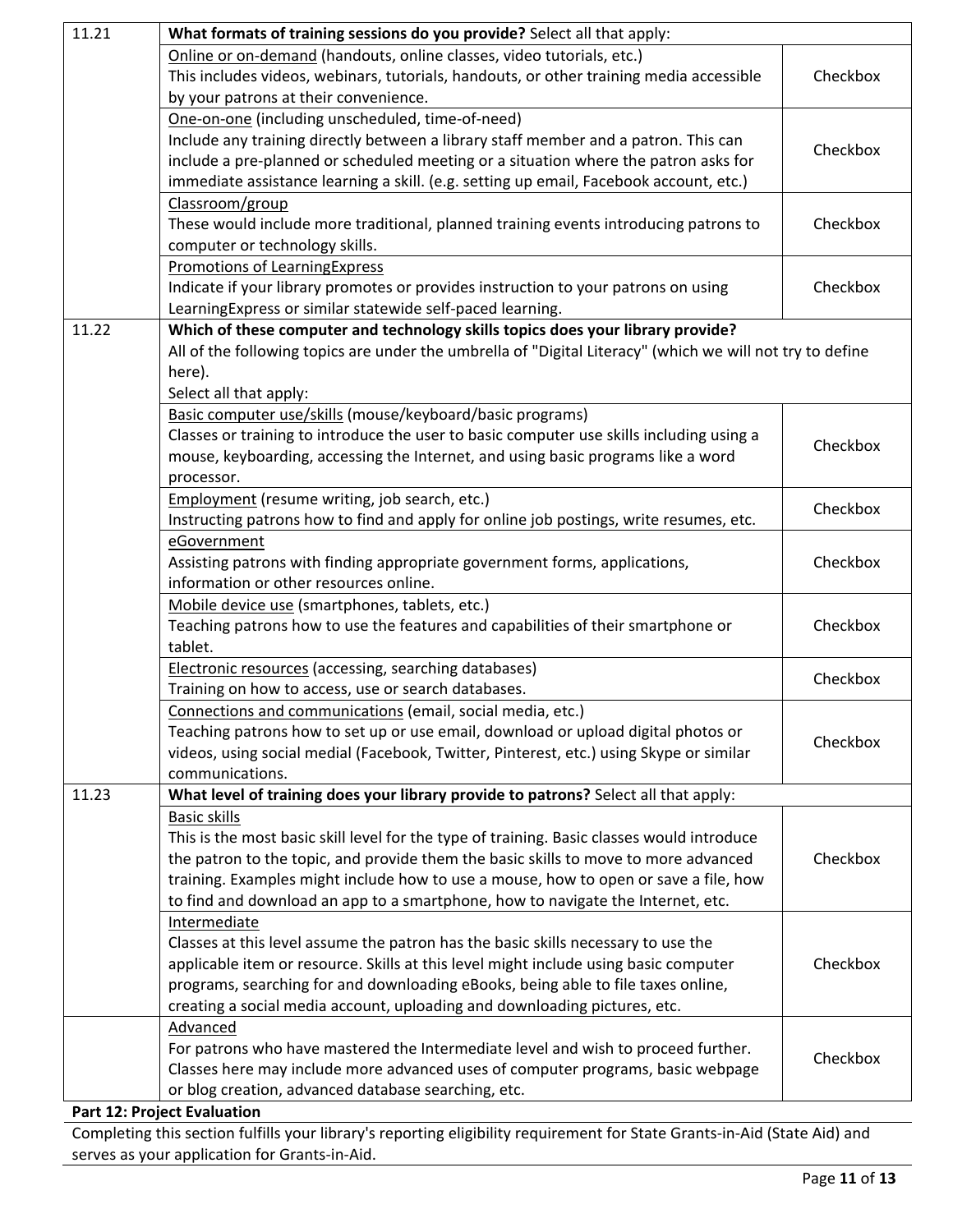| 12.1                                                                | <b>Amount of Grant last year</b><br>Prepopulated by State Library      |                              |
|---------------------------------------------------------------------|------------------------------------------------------------------------|------------------------------|
| <b>Expenditures</b>                                                 |                                                                        |                              |
| 12.2a                                                               | <b>Salaries</b>                                                        |                              |
|                                                                     | Report the amount of State Aid spent for salaries.                     |                              |
| 12.2 <sub>b</sub>                                                   | <b>Books</b>                                                           |                              |
|                                                                     | Report the amount of State Aid used for purchasing books.              |                              |
| 12.2c                                                               | <b>Periodicals</b>                                                     |                              |
|                                                                     | Report the amount of State Aid funds spent for purchasing periodicals. |                              |
| 12.2 <sub>d</sub>                                                   | Other                                                                  |                              |
|                                                                     | Report all other expenditures with State Aid funds. No fund can be     |                              |
|                                                                     | expended for construction, repair or debt reduction.                   |                              |
| 12.3                                                                | <b>Total State Aid Expenditures for 2018</b>                           | Hidden calculation           |
|                                                                     | This number must be the same as what is shown in 12.1.                 | 12.2a+12.2b+12.2c+12.2d=12.3 |
| <b>PART 13: Kansas Children's Internet Protection Act (KS-CIPA)</b> |                                                                        |                              |

The applicant provides this assurance for the purpose of certifying ongoing compliance with:

 The Kansas children's internet protection act, K.S.A. 75-2589, which requires that any public library that provides public access to a computer shall implement and enforce technology protection measures as specified by statute, and with

 Public library internet access policy, KAR 54-4-1, which defines the internet access policy required under statute, and directs the governing body to review this policy at least once every three years.

The applicant further certifies that review of the policy is current by providing the date of the most recent policy review.

| 13.1 | Date last reviewed Kansas Children' Internet Protection Act (KS-CIPA)      |                       |
|------|----------------------------------------------------------------------------|-----------------------|
|      | Verify that your library board has reviewed library's policy regarding KS- |                       |
|      | CIPA within the last 3 years, and provide the date of the most recent      | Prefilled, not frozen |
|      | review.                                                                    |                       |
|      |                                                                            |                       |

**PART 14: Civil Rights Certificate**

The applicant provides this assurance in consideration of and for the purpose of obtaining Federal grants, loans, contracts, (except contracts of insurance or guaranty), property, discounts, or other Federal financial assistance to education programs or activities from the Institute of Museum and Library Services.

The applicant assures that it will comply with:

1. Title VI of the Civil Rights Act of 1964, as amended. 42 U.S.C. 2000d et seq., which prohibits discrimination on the basis of race, color, or national origin in programs and activities receiving Federal financial assistance.

2. Section 504, of the Rehabilitation Act of 1964, as amended, as amended, 29 U.S.C. 794 et seq., which prohibits discrimination on the basis of handicap in programs and activities receiving Federal financial assistance.

3. Title IX of the Education Amendments of 1972, as amended. 20 U.S.C. 1681 et seq., which prohibits discrimination on the basis of sex in education programs and activities receiving Federal financial assistance.

4. The Age Discrimination Act of 1975, as amended. 42 U.S.C. 6101 et seq., which prohibits discrimination on the basis of age in programs or activities receiving Federal financial assistance.

5. All regulations, guidelines, and standards lawfully adopted under the above statutes by the Institute of Museum and Library Services.